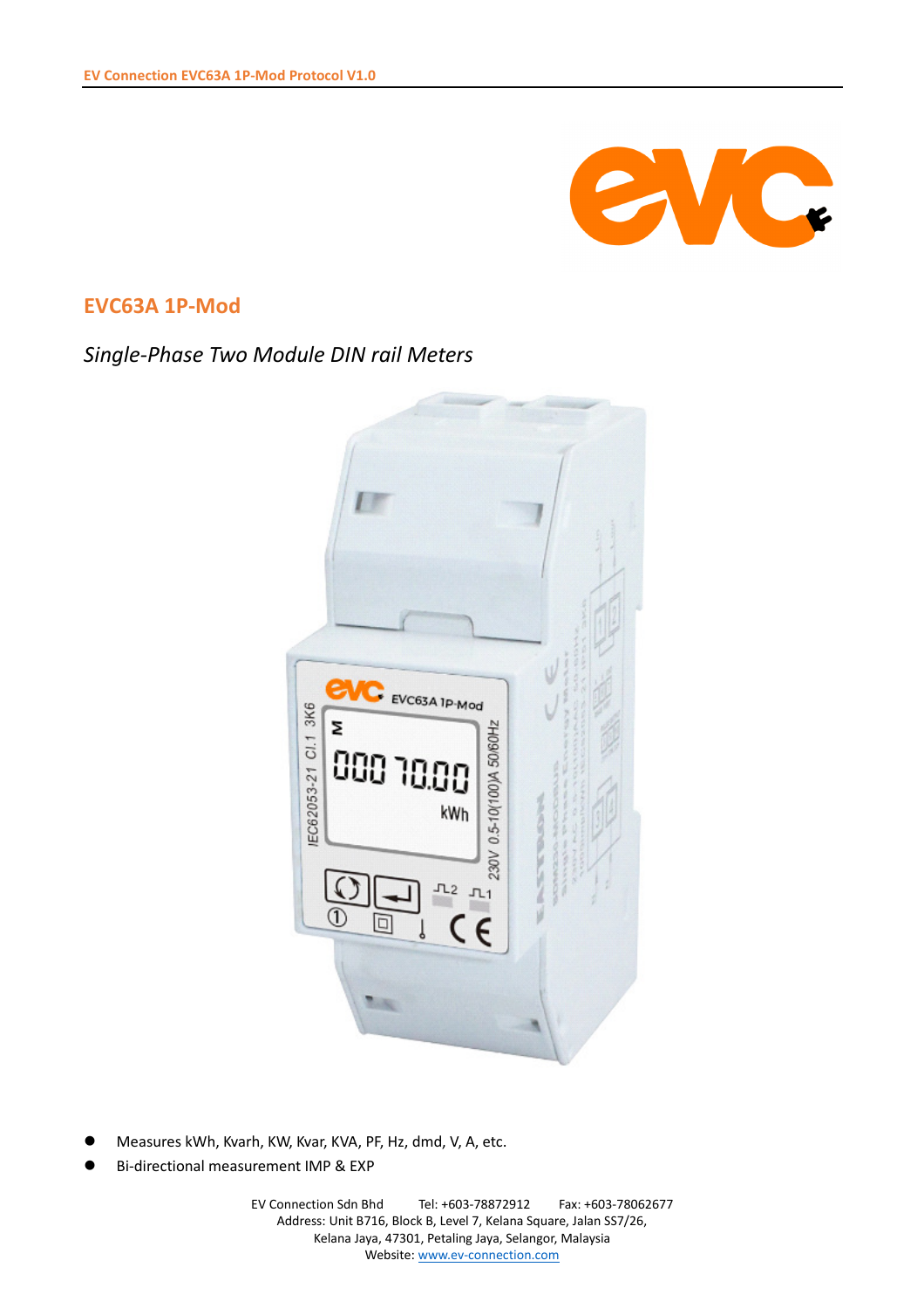- **•** Two pulse outputs
- RS485 Modbus
- Din rail mounting 35mm
- **100A direct connection**
- Better than Class 1 / B accuracy

## *User Manual V1.4*

### *2018*

#### **Application**

The energy-meters "with a white back-lighted LCD screen for prefect reading" are used to measure single-phase like residential, utility and Industrial application. The unit measures and displays various important electrical parameters, and provide a communication port for remote reading and monitoring. Bi-directional energy measurement makes the unit a good choice for solar PV energy metering.

## **PART 1 Specification**

#### **General Specifications**

| Voltage AC (Un)           | 230V                                       |
|---------------------------|--------------------------------------------|
| Voltage Range             | 176~276V AC                                |
| Base Current (Ib)         | 10A                                        |
| Max. Current (Imax)       | 100A                                       |
| Mini Current (Imin)       | 0.5A                                       |
| Starting current          | $0.4\%$ of Ib                              |
| Power consumption         | <2W/10VA                                   |
| Frequency                 | 50/60Hz(±10%)                              |
| AC voltage withstand      | 4KV for 1 minute                           |
| Impulse voltage withstand | 6KV-1.2uS wavform                          |
| Overcurrent withstand     | 30 max for 0.01s                           |
| Pulse output rate         | 1000imp/kWh (default)                      |
|                           | 1000/100/10/1 imp/kWh/kVarh (configurable) |
| Display                   | LCD with blue backlit                      |
| Max. Reading              | 999999.9kWh                                |

#### **Accuracy**

| Voltage   |
|-----------|
| Current   |
| Frequency |

0.5% of range maximum 0.5% of nominal 0.2% of mid-frequency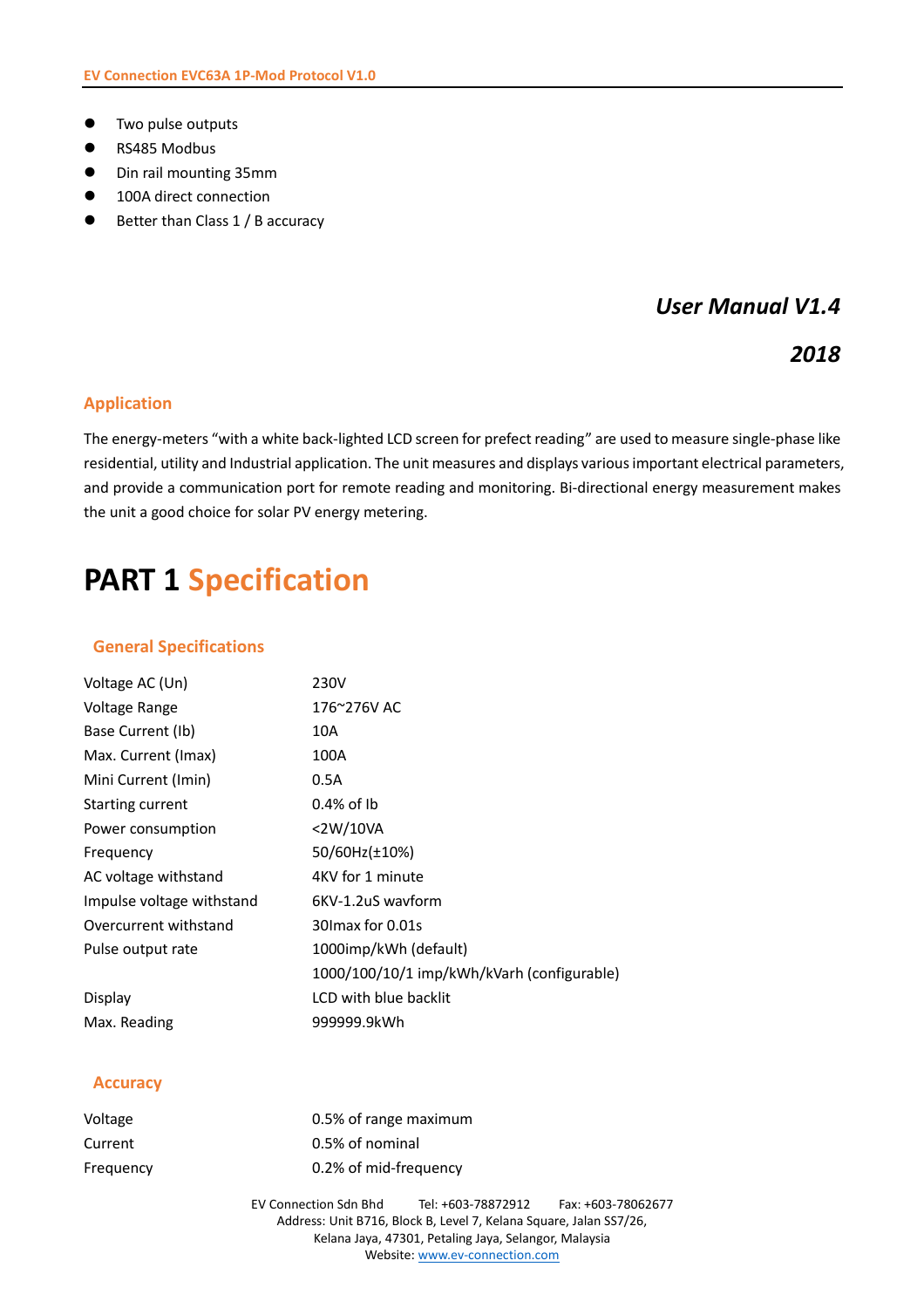| Power factor    | 1% of Unity         |
|-----------------|---------------------|
| Active power    | 1% of range maximum |
| Reactive power  | 1% of range maximum |
| Apparent power  | 1% of range maximum |
| Active energy   | Class 1 IEC62053-21 |
|                 | Class B EN50470-3   |
| Reactive energy | 1% of range maximum |

#### **Environment**

| Operating temperature                  | $-25^{\circ}$ to $+55^{\circ}$           |
|----------------------------------------|------------------------------------------|
| Storage and transportation temperature | $-40^{\circ}$ to $+70^{\circ}$           |
| Reference temperature                  | $23^\circ \text{C} \pm 2^\circ \text{C}$ |
| Relative humidity                      | 0 to 95%, non-condensing                 |
| Altitude                               | up to 2500m                              |
| Warm up time                           | 10 <sub>s</sub>                          |
| Installation category                  | CAT III                                  |
| <b>Mechanical Environment</b>          | M1                                       |
| Electromagnetic environment            | F <sub>2</sub>                           |
| Degree of pollution                    | $\mathcal{P}$                            |

#### **Output**

#### **Pulse Output**

The meter provides two pulse outputs. Both pulse outputs are passive type. Pulse output 1 is configurable. The pulse output can be set to generate pulses to represent total / import/export kWh or kVarh.

The pulse constant can be set to generate 1 pulse per: 0.001(default) /0.01/0.1/1kWh/kVarh.

Pulse width: 200/100/60ms

Pulse output 2 is non-configurable. It is fixed up with import kWh. The constant is 1000imp/kWh.

#### **RS485 output for Modbus RTU**

The meter provides a RS485 port for remote communication. Modbus RTU is the protocol applied. For Modbus RTU, the following RS485 communication parameters can be configured from the Set-up menu. **Baud rate:** 1200, 2400, 4800, 9600 **Parity:** NONE/EVEN/ODD **Stop bits: 1 or 2 Modbus Address:** 1 to 247

#### **Mechanics**

Din rail dimensions 36x99x63 (WxHxD) DIN 43880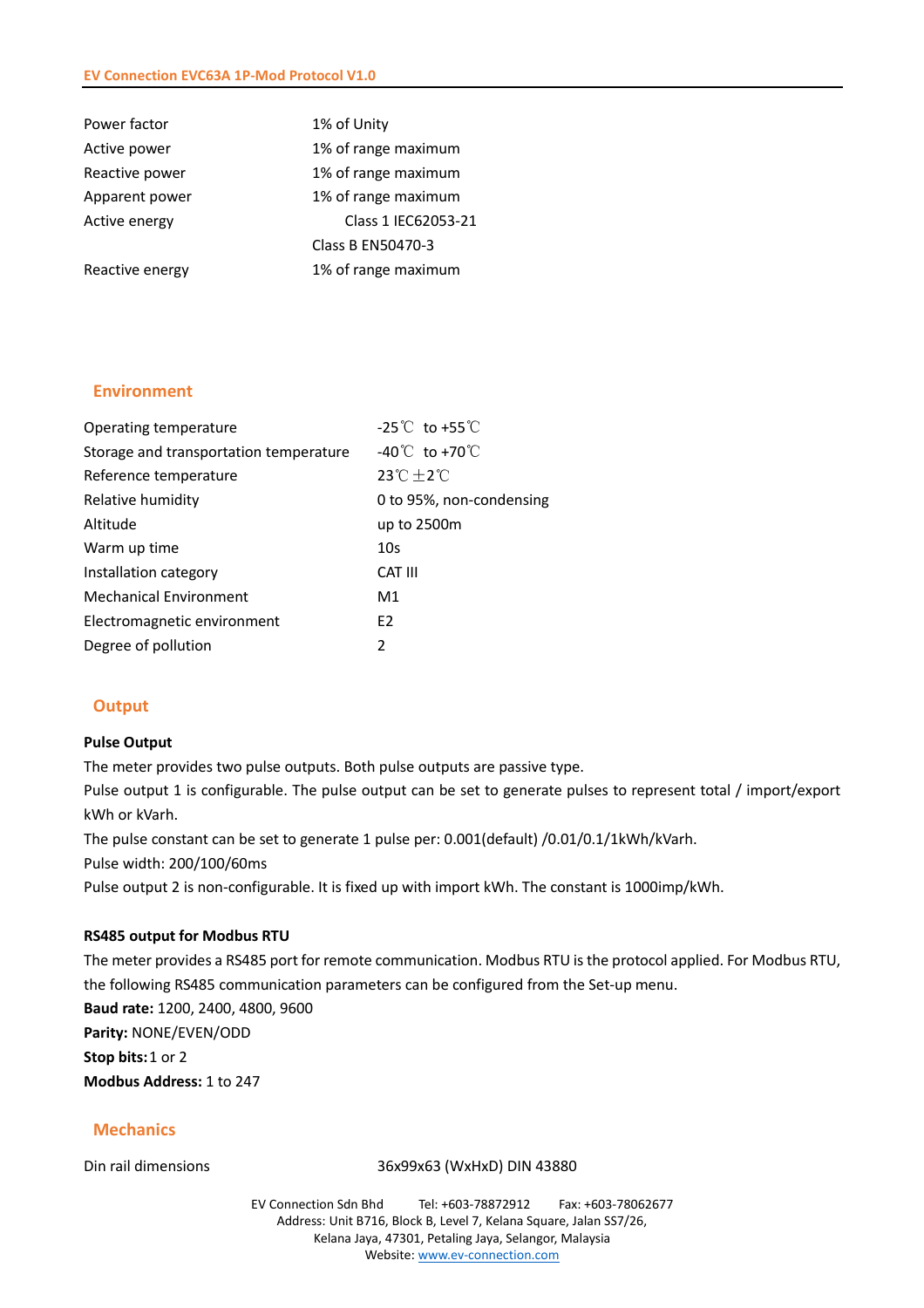| Mounting |
|----------|
| Sealing  |
| Material |

DIN rail 35mm IP51 (indoor) self-extinguishing UL94V-0

#### **LCD display**

| Item | <b>Descriptions</b>                             |  |
|------|-------------------------------------------------|--|
| 1    | 7 digits used to display measured values or RTC |  |
| 2    | Total value                                     |  |
| 4    | Import information, Export information          |  |
| 5    | Max. Demand for Power or Current                |  |
| 6    | Pulse output 1 and Pulse output 2               |  |
| 7    | Measurement units                               |  |
| 8    | $PF = power factor$ Hz = frequency              |  |
| 9    | Bar display of Power                            |  |
| 10   | Communication indicator                         |  |
| 11   | Time information                                |  |
| 12   | Low battery warning                             |  |
| 13   | Lock symbol                                     |  |



# **PART 2** Operation

#### **Initialization Display**

When it is powered on, the meter will initialize and do self-checking.



#### **Scroll display by Button**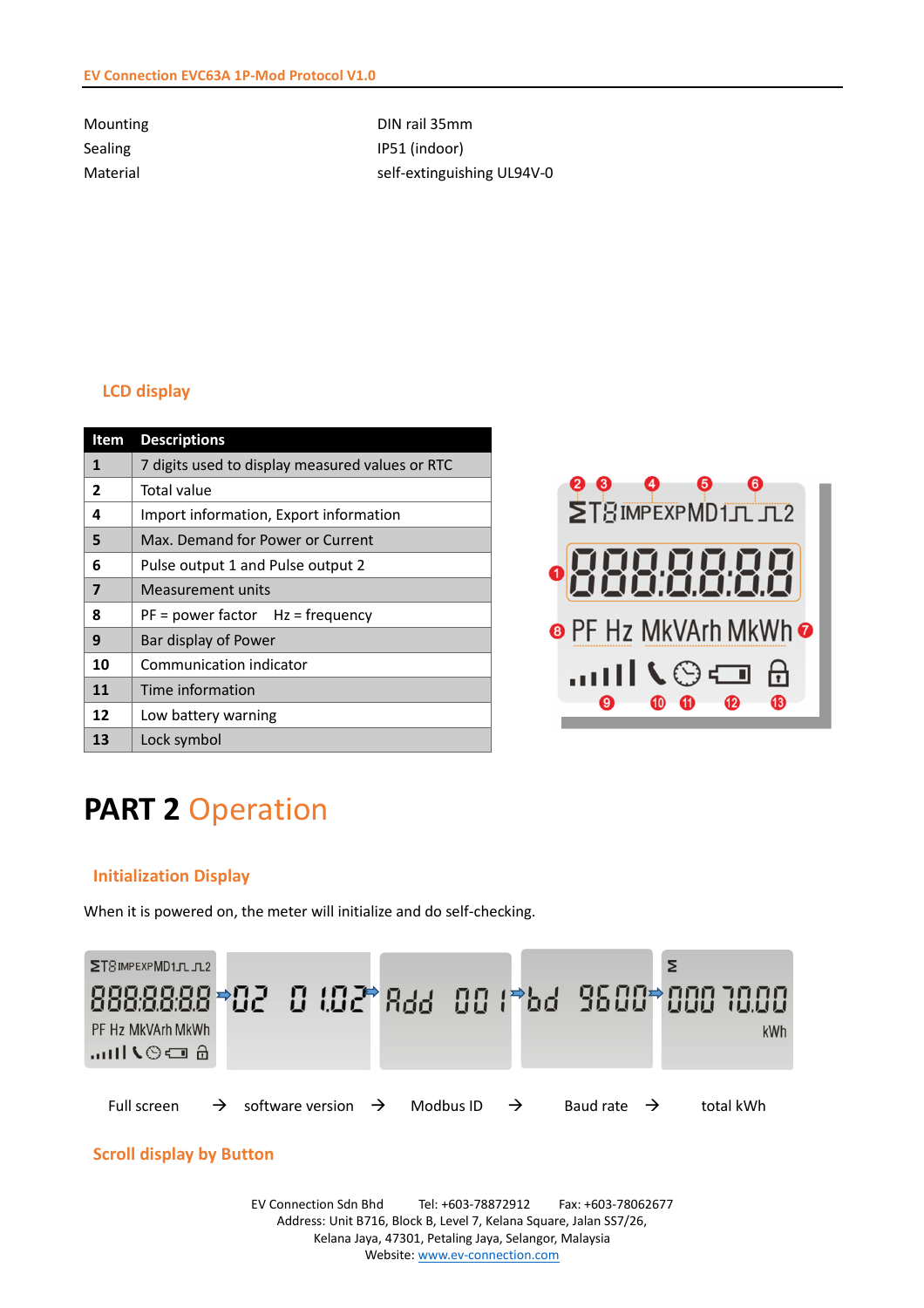After initialization and self-checking program, the meter display the measured values. The default page is total kWh. If the user wants to check other information, he needs to press the scroll button on the front panel.

 $T_{\rm eff}$  display order but the display order but the display order but the display of  $T_{\rm eff}$ The display order by scroll button



rotal kWh  $\geq$  import kWh  $\geq$  caport kWh  $\geq$  resettable kWh  $\geq$  total kVarh  $\geq$  miport kVarh  $\geq$  capital current  $\Rightarrow$  miport kVarh  $\geq$  capital current  $\Rightarrow$  miport kVarh  $\Rightarrow$  capital current  $\Rightarrow$  miport kVarh  $\frac{1}{\sqrt{2}}$  and  $\frac{1}{\sqrt{2}}$  power demand  $\frac{1}{\sqrt{2}}$  voltage  $\frac{1}{\sqrt{2}}$  current  $\frac{1}{\sqrt{2}}$  var  $\frac{1}{\sqrt{2}}$  power factorization  $\frac{1}{\sqrt{2}}$ Total kWh $\rightarrow$  import kWh $\rightarrow$ export kWh $\rightarrow$  resettable KWh $\rightarrow$  total kVarh $\rightarrow$  import kVarh $\rightarrow$  export kVarh $\rightarrow$ frequency  $\rightarrow$  pulse constant  $\rightarrow$  Modbus ID  $\rightarrow$  baud rate  $\rightarrow$  continuous running time.

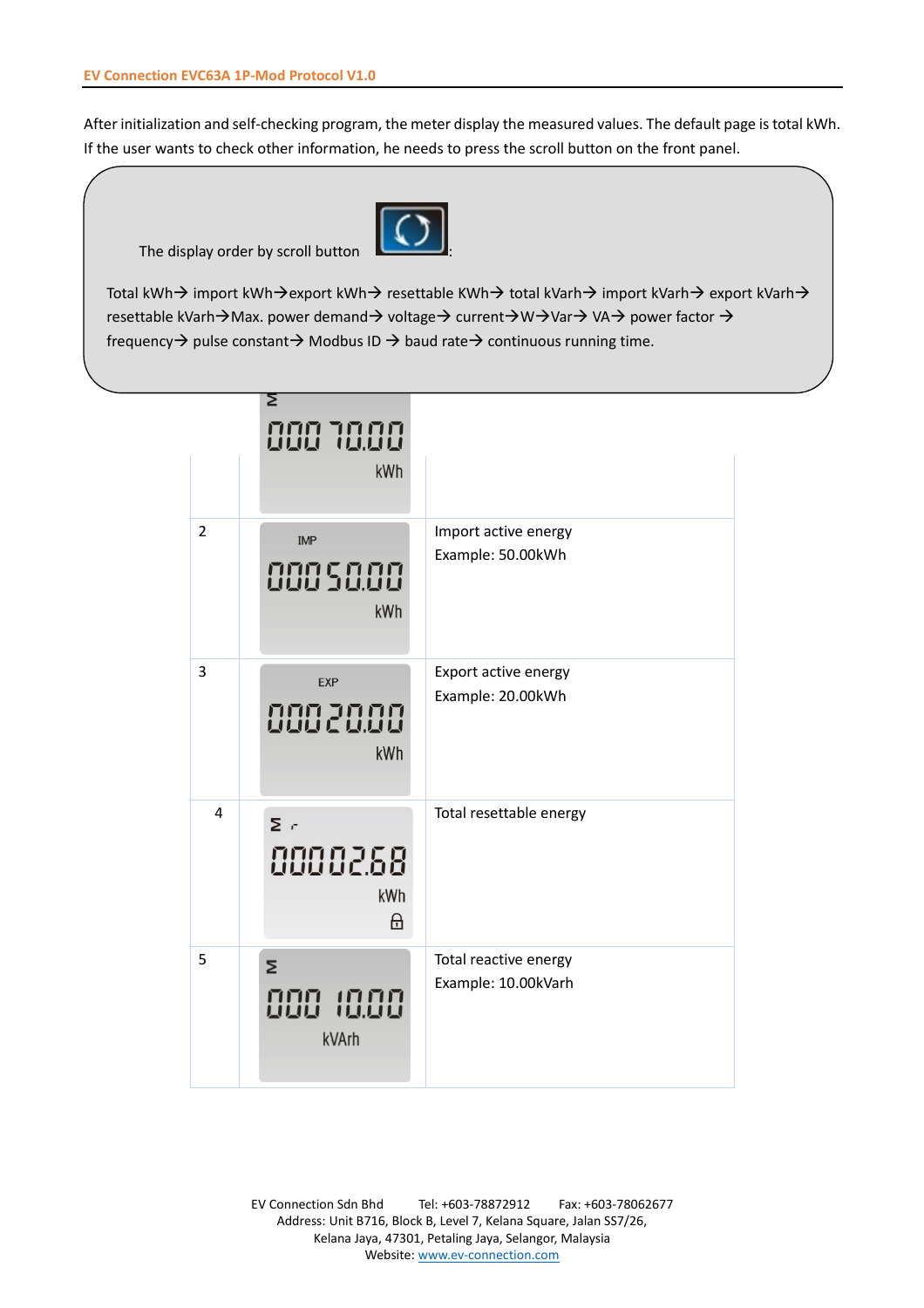| 6              | <b>IMP</b><br>00005.00<br>kVArh    | Import reactive energy<br>Example: 5.00kVarh |
|----------------|------------------------------------|----------------------------------------------|
| $\overline{7}$ | <b>EXP</b><br>88885.88<br>kVArh    | Export reactive energy<br>Example: 5.00kVarh |
| 8              | $\Sigma$<br>0000 149<br>kVArh<br>⊕ | Total resettable reactive energy             |
| 9              | Σ<br><b>MD</b><br>5930<br>W        | Total max. demand<br>Example: 6930W          |
| 10             | 2298                               | Voltage<br>Example: 229.8V                   |
| 11             | 30.155<br>$\overline{A}$           | Current<br>Example: 30.156A                  |
| 12             | 4 100<br>W<br>a i I                | <b>Active Power</b><br>Example: 4700W        |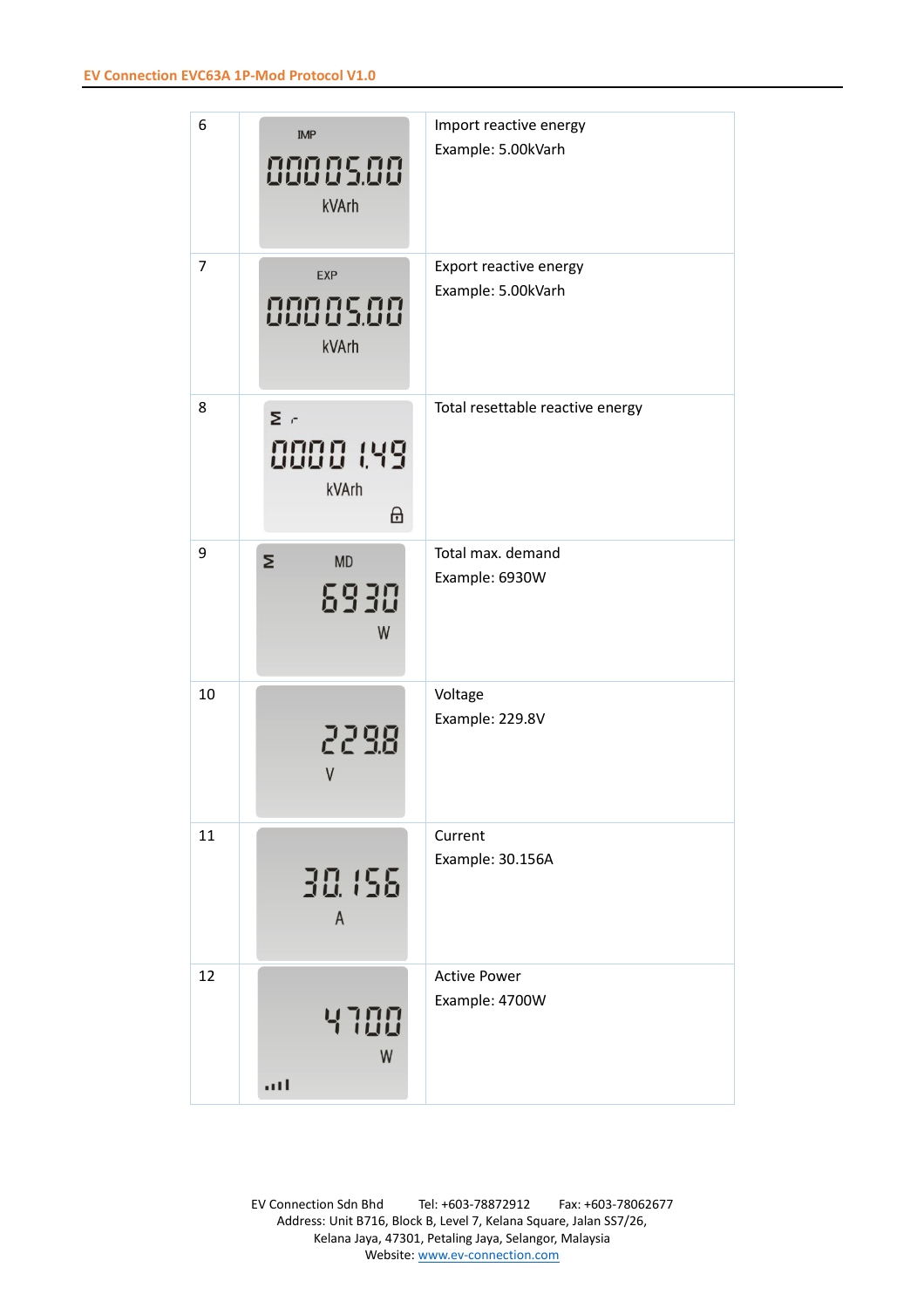| 13 |                | <b>Reactive Power</b>                  |
|----|----------------|----------------------------------------|
|    |                | Example: 1030Var                       |
|    | 1030           |                                        |
|    | VAr            |                                        |
|    | a H            |                                        |
| 14 |                | Apparent power                         |
|    |                | Example: 4811VA                        |
|    | 98 11          |                                        |
|    | VA             |                                        |
|    | a H            |                                        |
| 15 |                | Power factor                           |
|    |                | Example: 1.000                         |
|    | 1000           |                                        |
|    | PF             |                                        |
|    |                |                                        |
| 16 |                | Frequency                              |
|    | 49.99          | Example: 49.99Hz                       |
|    |                |                                        |
|    | Hz             |                                        |
|    |                |                                        |
| 17 |                | <b>Pulse Constant</b><br>Example: 1000 |
|    | c5E 1000       |                                        |
|    |                |                                        |
|    |                |                                        |
| 18 |                | <b>Modbus Address</b>                  |
|    |                | Example: 001                           |
|    | <b>Rdd 88:</b> |                                        |
|    |                |                                        |
|    |                |                                        |
| 19 |                | <b>Baud rate</b>                       |
|    |                | Example: 9600                          |
|    | bd 9500        |                                        |
|    |                |                                        |
|    |                |                                        |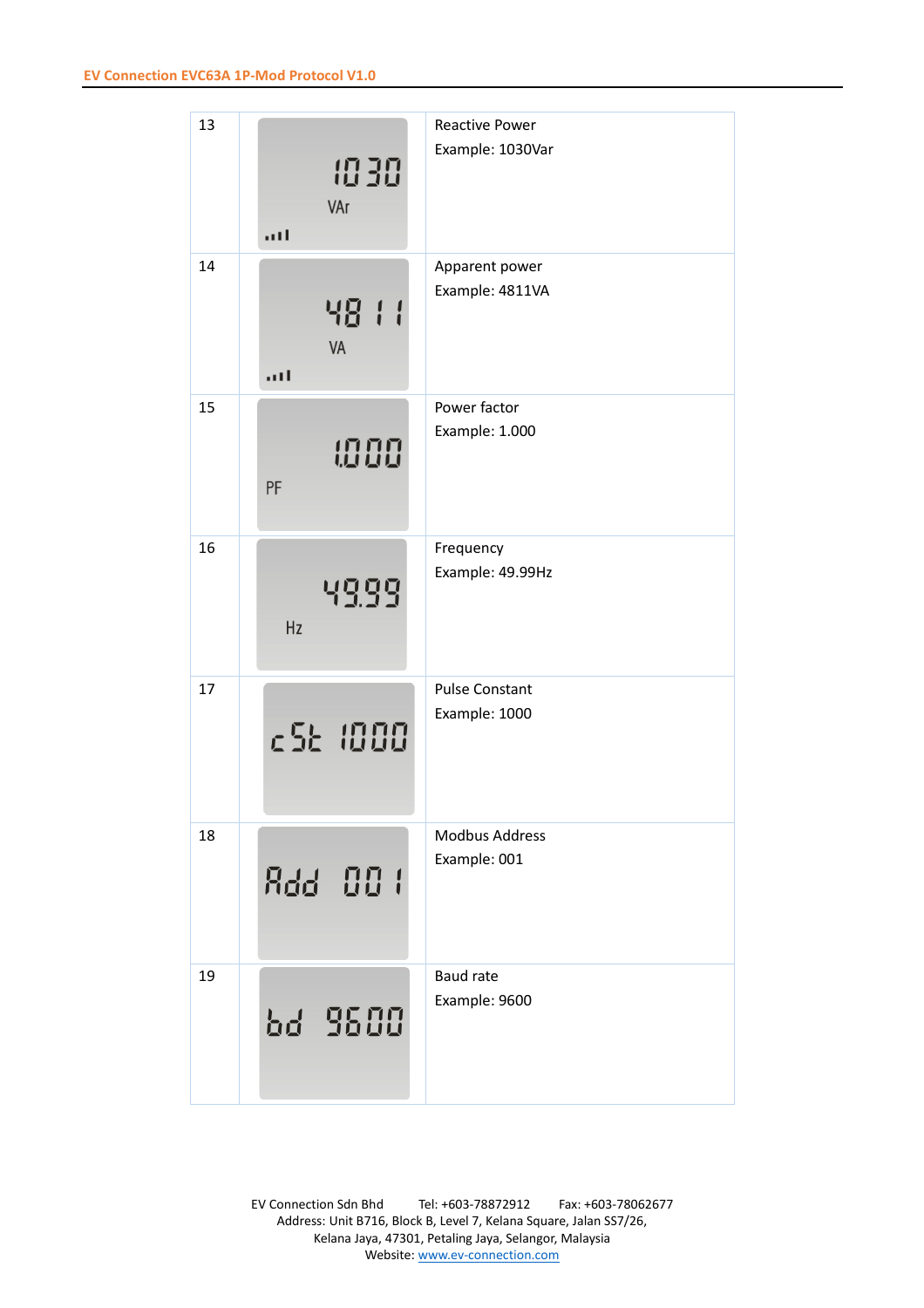

#### **Set-up Mode**

To get into Set-up Mode, the user need press the "Enter" button for 3 second.



| Page           | <b>Display</b> | <b>Descriptions</b>                                                                                |
|----------------|----------------|----------------------------------------------------------------------------------------------------|
|                | Sood           | The setting is done correctly                                                                      |
|                | Err            | The entering information is wrong. The<br>operation fails.                                         |
| $\mathbf{1}$   | PRS 0000       | Password<br>To get into Set-up mode, it asks a password<br>confirmation.<br>Default password: 1000 |
| $\overline{2}$ | Rdd 00 l       | <b>Address ID</b><br>Default ID is 001<br>Range: 001~247                                           |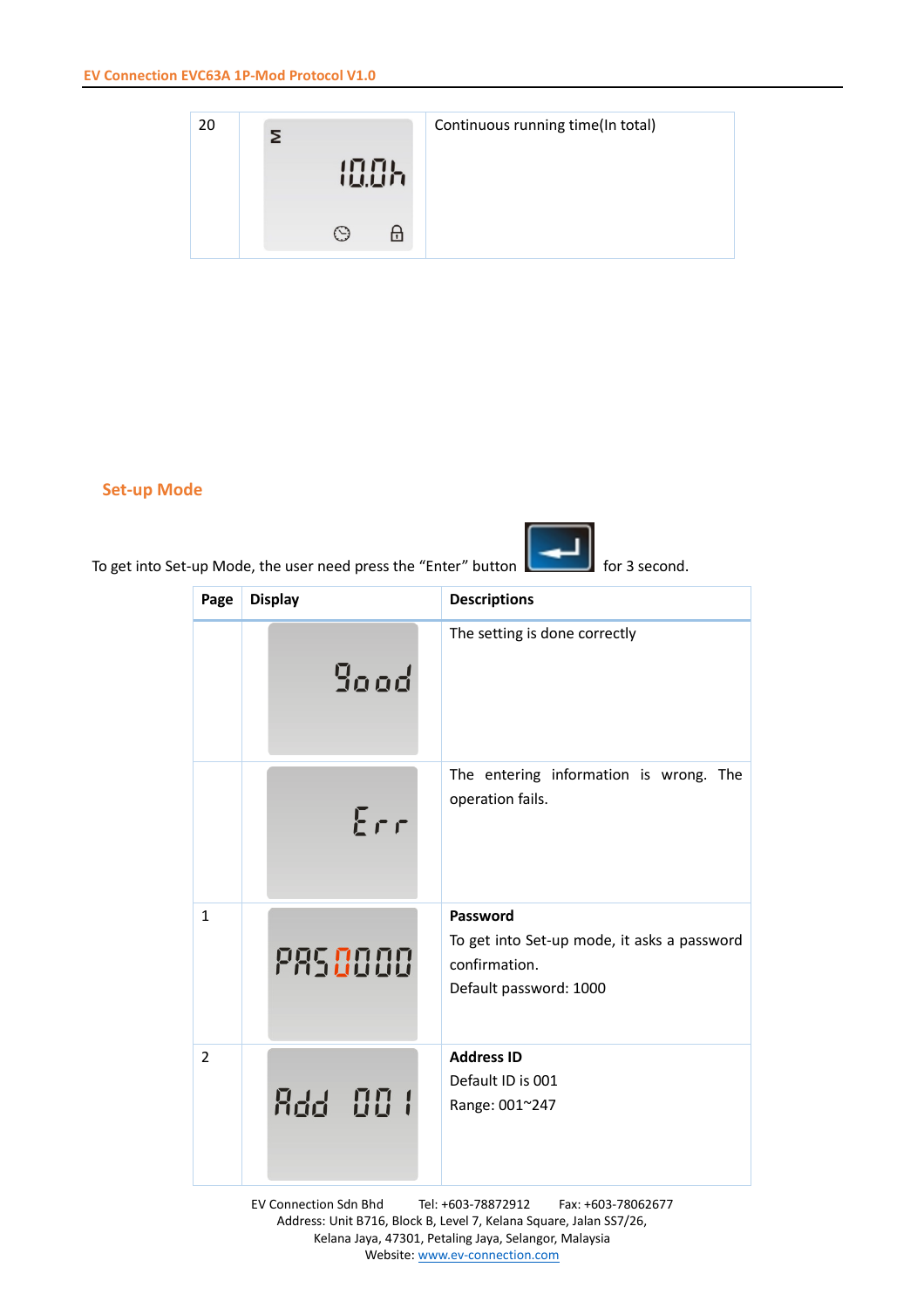| $2 - 1$ | 8dd 00 I               | Press the "Enter" button, the first digit flash.<br>Press the "Scroll" button to change the<br>value. After choose the new address value,<br>the user need pressing the "Enter" button to<br>confirm the setting.        |
|---------|------------------------|--------------------------------------------------------------------------------------------------------------------------------------------------------------------------------------------------------------------------|
| 3       | 6d 2400                | <b>Baud rate</b><br>Default value: 2400bps<br>Range: 1200, 2400, 4800, 9600bps.                                                                                                                                          |
| $3 - 1$ | 6d 2400                | Press the "Enter" button, the red digit flash.<br>Press the "Scroll" button to change the<br>value.<br>After choose the new baud rate, the user<br>need pressing the "Enter" button to confirm<br>the setting.           |
| 4       | ምራይ ሃገ<br>$\mathbf{R}$ | Parity<br>Default: None<br>Option: None, Even, Odd                                                                                                                                                                       |
| $4 - 1$ | ምራይሄ<br>П              | Press the "Enter" button, the red part flash.<br>Press the "Scroll" button to change the<br>option.<br>After choose the new Parity, the user need<br>pressing the "Enter" button to confirm the<br>setting.              |
| 5       | PLS aut<br>kWh         | <b>Pulse Output</b><br>Default: Export kWh<br>Option: kWh / KVarh / Imp. Kwh /<br>Exp.kWh / Imp.kVarh / Exp.kVarh                                                                                                        |
| $5 - 1$ | PLS oUL<br>kWh         | Press the "Enter" button, the red part flash.<br>Press the "Scroll" button to change the<br>option.<br>After choose the new Pulse output option,<br>the user need pressing the "Enter" button to<br>confirm the setting. |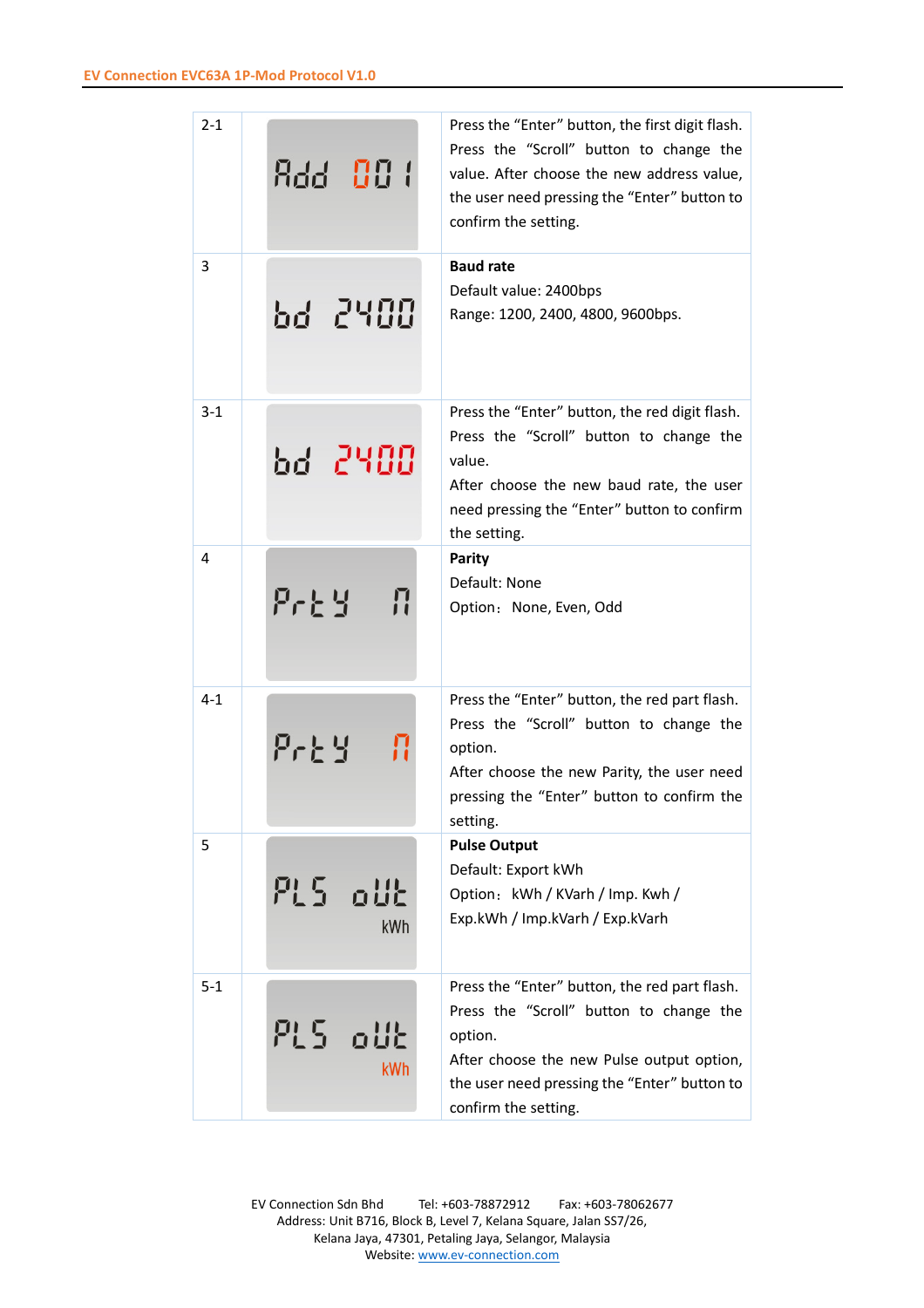| 6              | PLS c5E                     | <b>Pulse Constant</b><br>Default: 1000<br>Option: 1000 / 100 / 10 / 1                                                                                                                                                      |
|----------------|-----------------------------|----------------------------------------------------------------------------------------------------------------------------------------------------------------------------------------------------------------------------|
| $6-1$          | c5E 1000                    | Press the "Enter" button, the red part flash.<br>Press the "Scroll" button to change the<br>option.<br>After choose the new Pulse constant option,<br>the user need pressing the "Enter" button to<br>confirm the setting. |
| $\overline{7}$ | PL5 E                       | <b>Pulse duration</b><br>Default: 100mS<br>Option: 200 / 100 / 60ms                                                                                                                                                        |
| $7 - 1$        | <u> PLSE200</u>             | Press the "Enter" button, the red part flash.<br>Press the "Scroll" button to change the<br>option.<br>After choose the new Pulse duration option,<br>the user need pressing the "Enter" button to<br>confirm the setting. |
| 8              | al El 522                   | <b>Demand Integration Time</b><br>Default: 15 minutes<br>Option: 0 / 5 / 10 / 15 / 30 / 60                                                                                                                                 |
| $8 - 1$        | <u>이 다</u><br>15<br>$\odot$ | Press the "Enter" button, the red part flash.<br>Press the "Scroll" button to change the<br>option.<br>After choose the new DIT option, the user<br>need pressing the "Enter" button to confirm<br>the setting.            |
| 9              | Scri<br>Ł.<br>$\odot$       | <b>Automatic Scroll Time Interval</b><br>Default: 0 S<br>Option: $0 \sim 30S$                                                                                                                                              |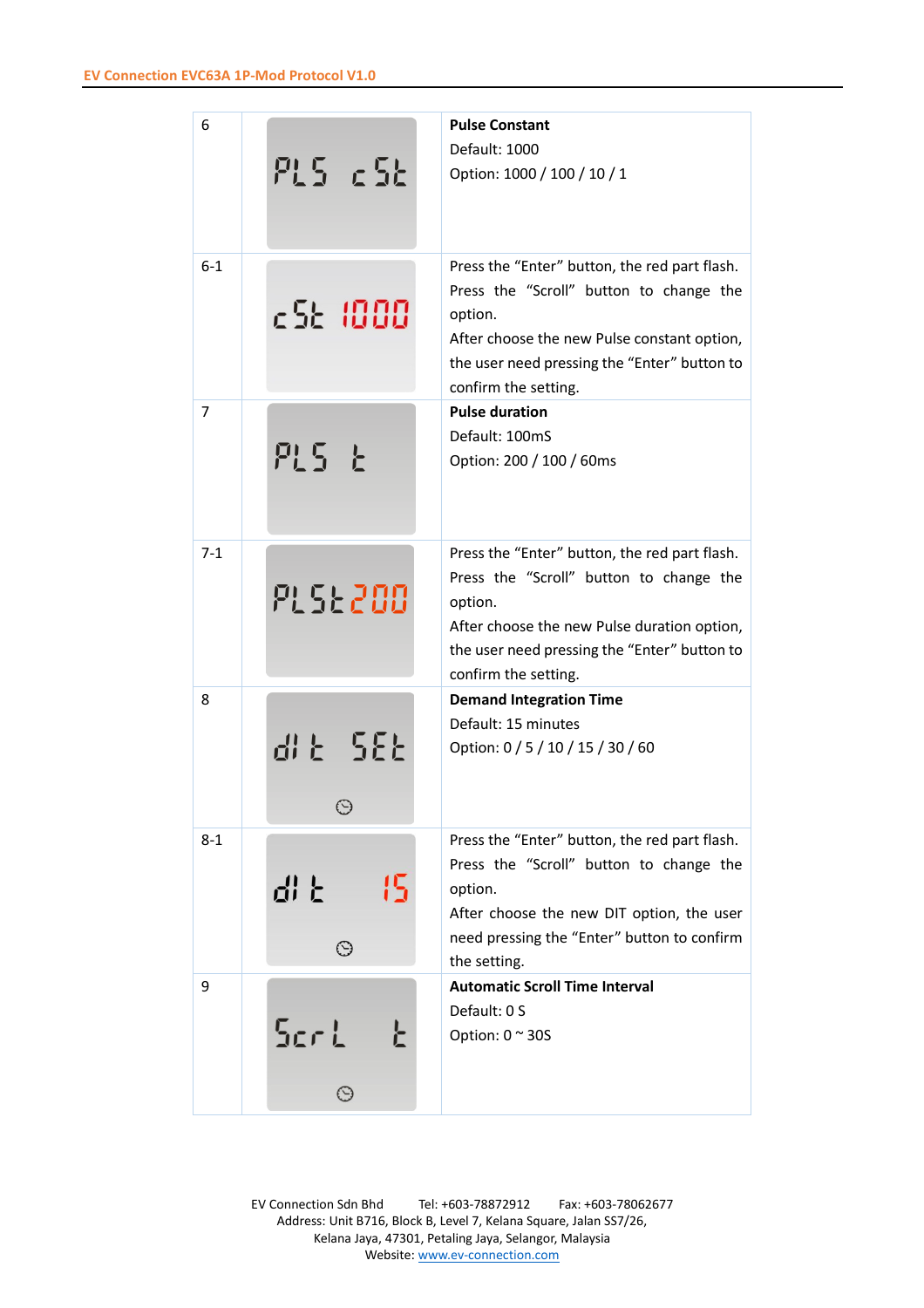| $9 - 1$  | 30 S<br>Ł.<br>$\odot$        | Press the "Enter" button, the red part flash.<br>Press the "Scroll" button to change the<br>option.<br>After choose the new "Scrl" option, the user<br>need pressing the "Enter" button to confirm<br>the setting. |
|----------|------------------------------|--------------------------------------------------------------------------------------------------------------------------------------------------------------------------------------------------------------------|
| 10       | LP 5EE<br>⊕<br>$\odot$       | Backlit lasting time set-up<br>Default: 60 min<br>Option: 0 (OFF) / 5/ 10/ 20/ 30/ 60<br>Long press "Enter" button to enter set-up<br>mode.                                                                        |
| $10-1$   | 60<br>LP<br>⊕<br>$\odot$     | Press the "Scroll" button to change the<br>option.<br>After choose the new "Scrl" option, the user<br>need pressing the "Enter" button to confirm<br>the setting.                                                  |
| 11       | cLr<br>6                     | Clear<br>Long press "Enter" to enter clear interface.                                                                                                                                                              |
| $11 - 1$ | <b>MD</b><br>⊕               | Clear Max demand of active power<br>Long press "Enter" button to confirm the<br>operation.                                                                                                                         |
| $11-2$   | $\Sigma$<br>cLr<br>kVArh kWh | Clear the resettable energy<br>Long press the Enter button to confirm the<br>operation.                                                                                                                            |
| 10       | 522 2855                     | Password<br>Default: 1000                                                                                                                                                                                          |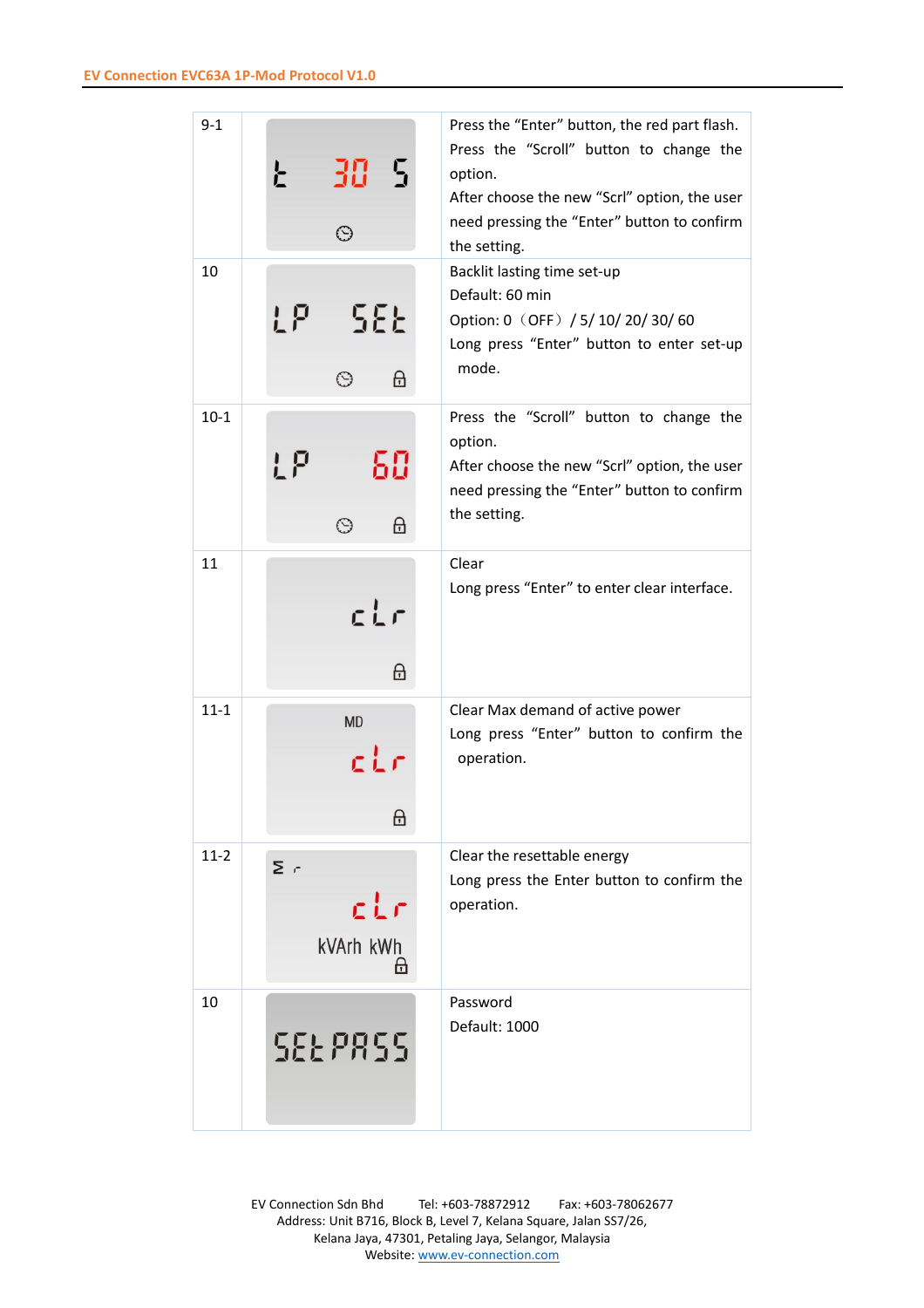

Press the "Scroll" button to change the

After choose the new password, the user need pressing the "Enter" button to confirm

**Wiring diagram** 



#### **Dimensions**